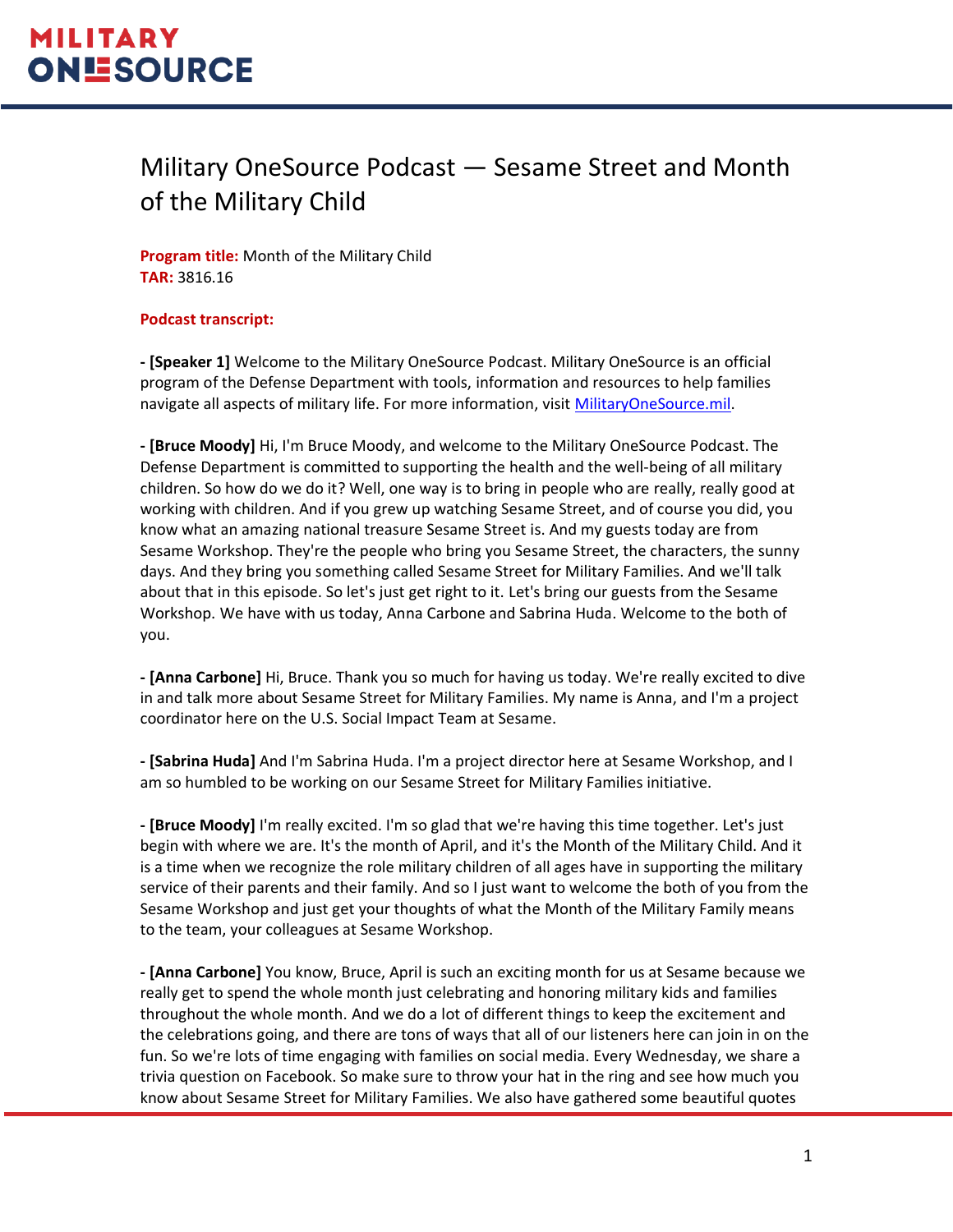from military kids, talking all about what makes them awesome, and you can amplify those on your own channels. And we also got to celebrate Purple Up! Day in person for the first time in two years with some yummy purple treats. And you can check out our Facebook for some pictures there. But, overall, it's just a really special month, and we love being able to celebrate.

**- [Bruce Moody]** That's great. It's great. I'd like to see some of the pictures of the purple treats. But let's back up a little bit. Sesame Street is a program which needs no introduction. But maybe what we should do for the benefit of people who are listening is explain what Sesame Workshop is. Who are you and what is your mission? Who do you serve?

**- [Sabrina Huda]** Yeah, Bruce, of course. I can take that one. It's Sabrina. And many people, like you mentioned, know the wonderful show that's 50 years running. But a lot of folks don't know a few things about Sesame Workshop. One, that we're actually a nonprofit organization, and we have been supporting military families for over 15 years now. It really started post 9/11. We created a program. It's free. It's bilingual. It includes multimedia resources, and it's really to support all military families through all the milestones of military life, from deployments to homecomings, caregiving challenges, as well as grief and then transitioning to veteran life. So this program is called Sesame Street for Military Families. And all of the resources that we're talking about can all be found on [SesameStreetforMilitaryFamilies.org.](https://sesamestreetformilitaryfamilies.org/) We know the military loves acronyms, so we call it SSforMF.org. So that's an easy way for all of your listeners to come to.

It's really important. We learn from military families what do they need in real time. So it's really important for us to hear from the families. And that's really how we create new resources every year — listening, learning with our partner organizations like Military OneSource, and then from parents who reach out and say, "This is what my family needs right now." So Anna and I are very excited to be a part of a small team who gets to do this amazing work at Sesame Workshop.

**- [Bruce Moody]** It is amazing. And we're just so thrilled with a level of talent and understanding that Sesame Workshop brings to all that you do. We have 1.6 million military-connected children. And while, of course, we have our heartfelt gratitude for all that we do, we support them. We show our gratitude through action, by taking steps to actually support them. And so our focus this year is on the mental well-being of our military children. And so a big portion of that is how we empower parents to look after the well-being of their children. I know that you and the Sesame Workshop, you have a lot of health and wellness resources, and I'd really like for you to talk about them and how they benefit military families.

**- [Sabrina Huda]** Of course. First, I want to start by saying yes, definitely with Sesame Street, how do we support families? Our goal is looking at it from a very strength-based approach. We know how strong, resilient, amazing military families are. But we want to make sure that when they look at our characters, little kids can see themselves. So Elmo is our little military Muppet. His family is serving. And we always use Elmo in our videos and our content to really talk about all those little challenges, changes that families go through in the eyes of a 3-1/2-year-old.

And then for our veteran families, any who are here, or families providing caregiving, we have Rosita that everybody knows. And many people may not know, but Rosita's father served, and he is now in a wheelchair. So he has both visible but also silent injuries. And we talk a lot about caregiving duties that a lot of young children end up doing that sometimes they're not recognized for. They are our silent heroes. So I just wanted to give that kind of little cute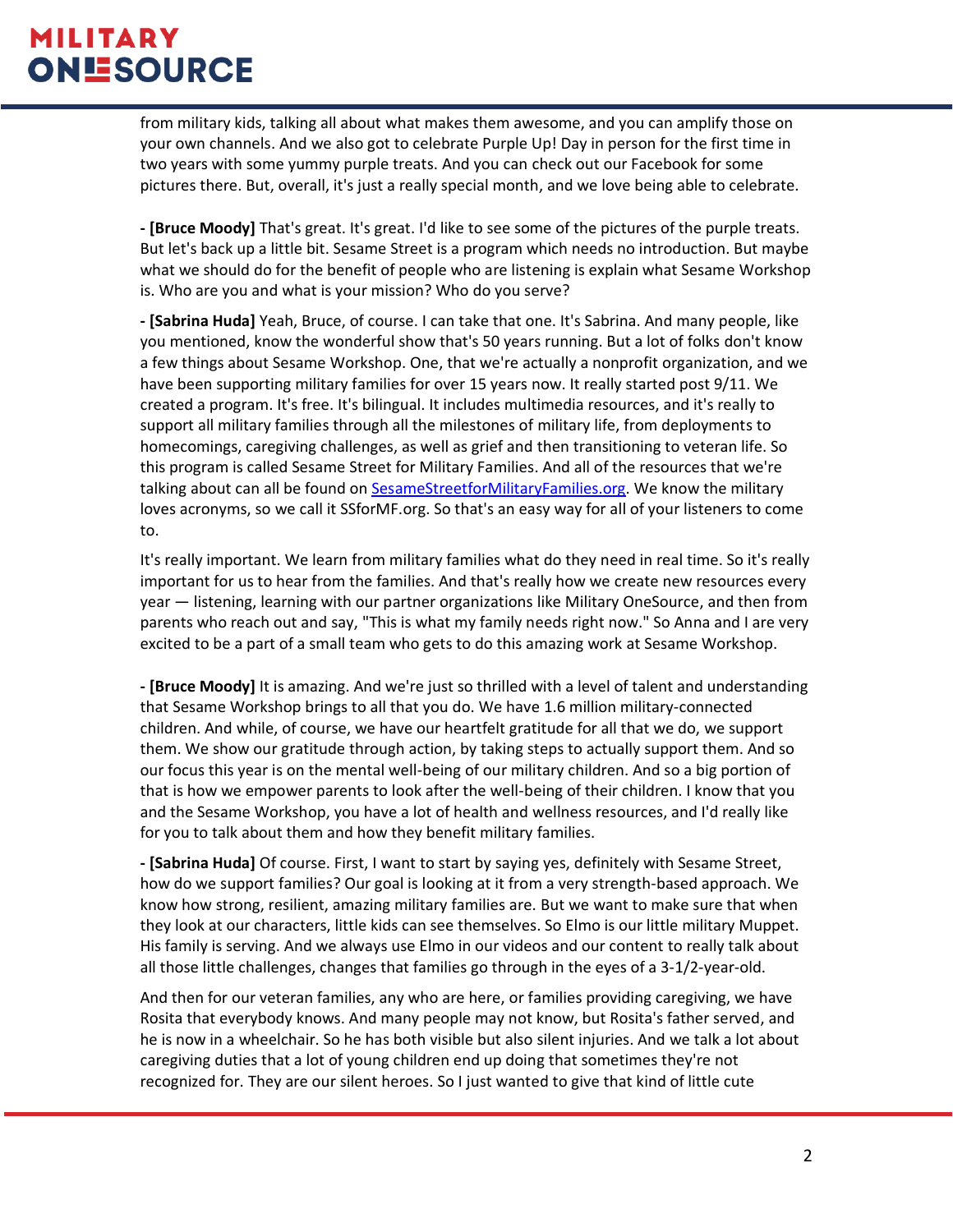example of really how we're supporting military families and looking at their journey through little kids' eyes.

And then of course, for family health and wellness, I'm so happy. We know that it is really top of mind. One thing for us is all of our resources look at health and wellness, but for military families specifically, we know that those parents — they have regular day-to-day responsibilities as parents, from taking their children to school, daycare, fixing meals, running errands. But on top of that, what do military families have? They have that extra demand of military life: planning a PCS, deployments or temporary duties, establishing support networks. And now, what we really see more than ever, after and during COVID, military families tend to be our frontline families whenever there's some sort of national urgency, a disaster. They're the ones who are being deployed to that area. And we want to make sure that Sesame Street is committed to help families realize that even when things are difficult, they can stay strong in mind and body. And how can we give them some tools and strategies to do that? One of the things we really know with young children is if you build those everyday tools and resilience, giving them routines, giving them strategies, then when the real hard stuff come along — those challenging obstacles — they can really learn and grow and overcome them. Right?

So, what we've really curated is simple actions a family can take so that they can be ready for difficult times. These are activities parents can do with their children, as a family or even alone. We know that our main suggestions on how to build resilience, to bounce back more quickly and keep forward — we built it around three different, really key points. One is helping to build a hopeful, confident attitude, and that's really that mental health. But then also the physical health — developing a strong, healthy body and lifestyle. And then, also, what are you putting in your body? Learning to eat mindfully and healthily. And then, I'm sorry, there is a fourth one. It's that self-care. This is something all parents don't do, we believe, but more so the military parents who are taking care of their young ones.

A great example, Bruce, of how we do this is we created a video called Big Bird's Comfy-Cozy Space. So it's something  $-$  it's a game, it's a storybook  $-$  it's something parents can do with their children. So, whenever they're having a challenging moment. Helping them create a safe space, both physically — maybe in their house, they're creating a fort —but also in their mind. If they don't have a go-to space right away, it's a great technique through this game that we've created, this video that reinforces that message on how to remember to calm your body and your mind. And it's a strategy they can practice every day, especially when a little one's having a hard moment — they're moving, they're going to a new school or they just don't want to eat their broccoli for dinner. So it's really important when they know that strategy. Then when the big things happen, how can parents remind them, "Oh, what do we do when we're feeling really not safe, or we're feeling a little overwhelmed?"

Similarly, we have this great video on our website called Count, Breathe, Relax. We know lives can get so hectic now more than ever. It's a simple strategy to help little ones relax, like counting birthday candles and helping them to learn to remember to breathe. So simple, simple things.

And the last one I have to mention, Bruce, that's also on our website — it's called the Feel Safe and Calm. It's a printable. We know little kids and parents learn in different ways — sometimes through videos, sometimes through drawing — so we've also created these very simple black and white printables, easy to print. And it's really helping little kids learn different yoga moves. When we feel better inside, our bodies are relaxed. So there's a really sweet one about how to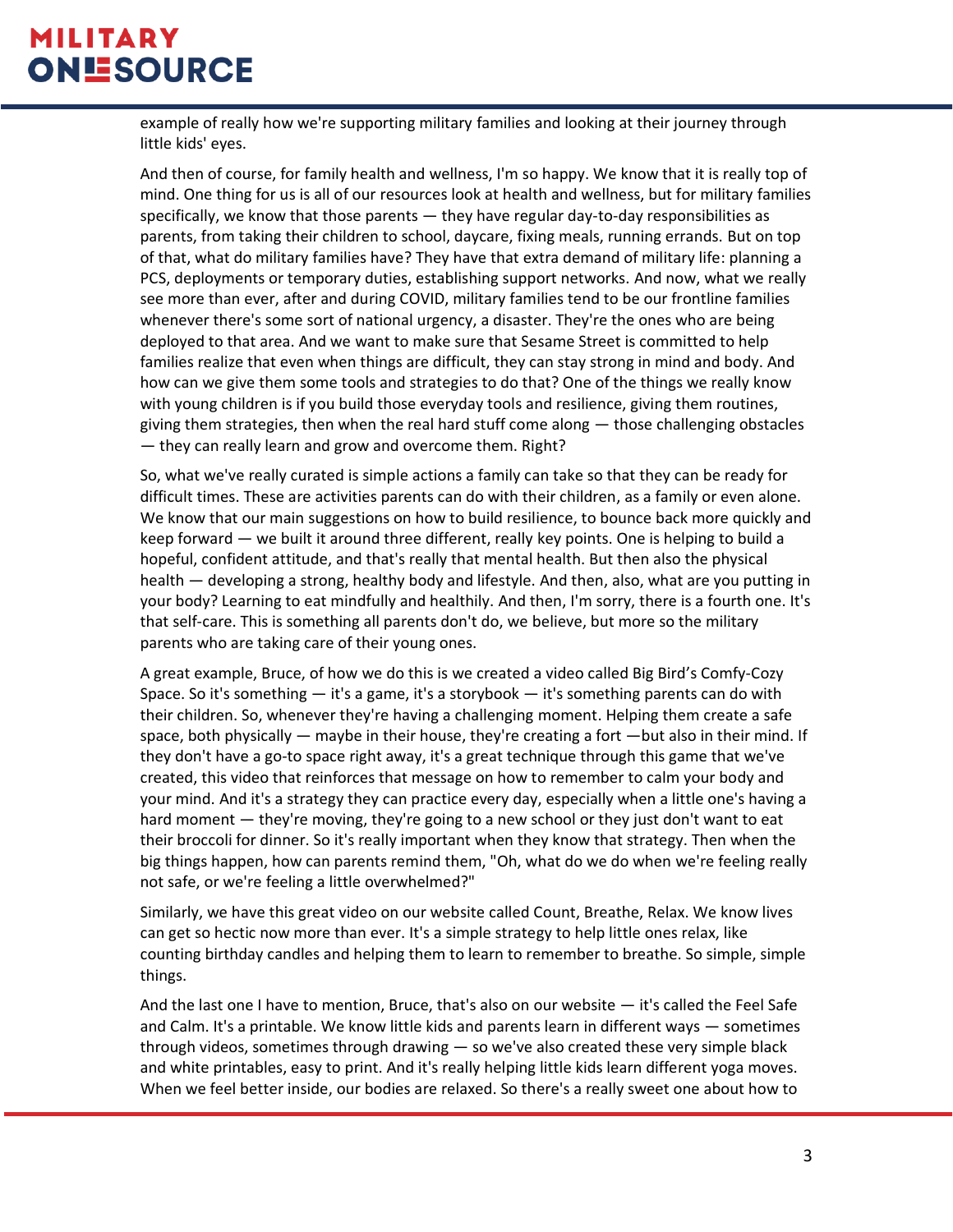help a little one with really clear instructions. Pretend they're a turtle. They can feel safe inside their shell. Then they can draw out Grover doing the same pose as well. So these are just some of the examples of resources we have. It's all listed in this topic called Family Health and Wellness, or just Family Health, if you go to the website at www.SSforMF.org.

**- [Bruce Moody]** It's a really fascinating website, and I was going through it. And you're right, these are simple activities. They're very, very simple. Honestly, they're so brilliantly conceived and the way in which they guide parents. So in the section of the website, there's one called Games for Military Kids. And there's two which I just think are brilliant. And one is called Breathe, Think, Do. And it guides parents in teaching kids how to breathe deeply so that they can calm down. And, of course, that's just something that you can take with you through all stages of life. And the other one that I think is just terrific is called Mood Monster. And the Mood Monster helps kids explore how their faces and their bodies show emotions. And so can you talk a little bit about sort of the premise of these games? Because it really seems like we want to validate and help build a real ability that the children already have but really need help in developing their ability to be resilient and how these tools help parents to help their kids.

**- [Sabrina Huda]** Yeah, of course. No, thank you. I'm so happy you got a chance to look at some of the resources. One thing that's really important to mention is Anna, myself, our team we're not military connected at Sesame Workshop. So for us, and this is for all of the resources we create, Bruce, it's really important to make sure we know what we're doing. And for that we do a lot of research. We talk to military health experts, whether they're in the healthcare field, whether they're educators, anyone really working directly with children. What do you need? What's a great way to help children give them language to talk about their feelings, if that's the important piece of resource we want to be able to create. And then, what we learned is sometimes there's a disconnect between what people who serve family say versus the family. So we make sure we back up that research and then go interview parents and families as well. Okay, this is what we're hearing that could be helpful for you.

And a lot of the challenges are how do I help give my children language skills? How do I help them express their emotions so that they're ready when a big milestone happens for our family? And that's really the foundation of a lot of these games. There's another one we created  $-$  it's my favorite actually — it's called Feeling Faces. And what it does is, it's really a language game. It's really cute with Elmo, Rosita and Oscar, because sometimes we feel really grouchy. And we name over, I think, 30 different emotions in there. It's like a little glossary. I love that because, especially young kids who don't have the language skills, it's a great game for parents to play with their little ones to help them build those language skills. So when they can actually say what they're feeling, it can help them feel more heard, maybe less tantrums, because they're now being able to express what they want.

And then the other thing with these games that we do is we do a lot of testing with them. So even with our games — it's a little technical, when we go to a beta phase — when they're pretty ready to go, we actually test them with families to make sure that they're doing what they said and helping really engage that rich conversation that parents can have with their children, that children know how to play these games and it feels very user friendly. But again, the goal here is really hearing from parents and providers what they need. And for most of our military resources, it's always, our goal has been, how do we help children feel safe, feel like they're cared for and loved, especially as they're going through transitions. And our goal is with these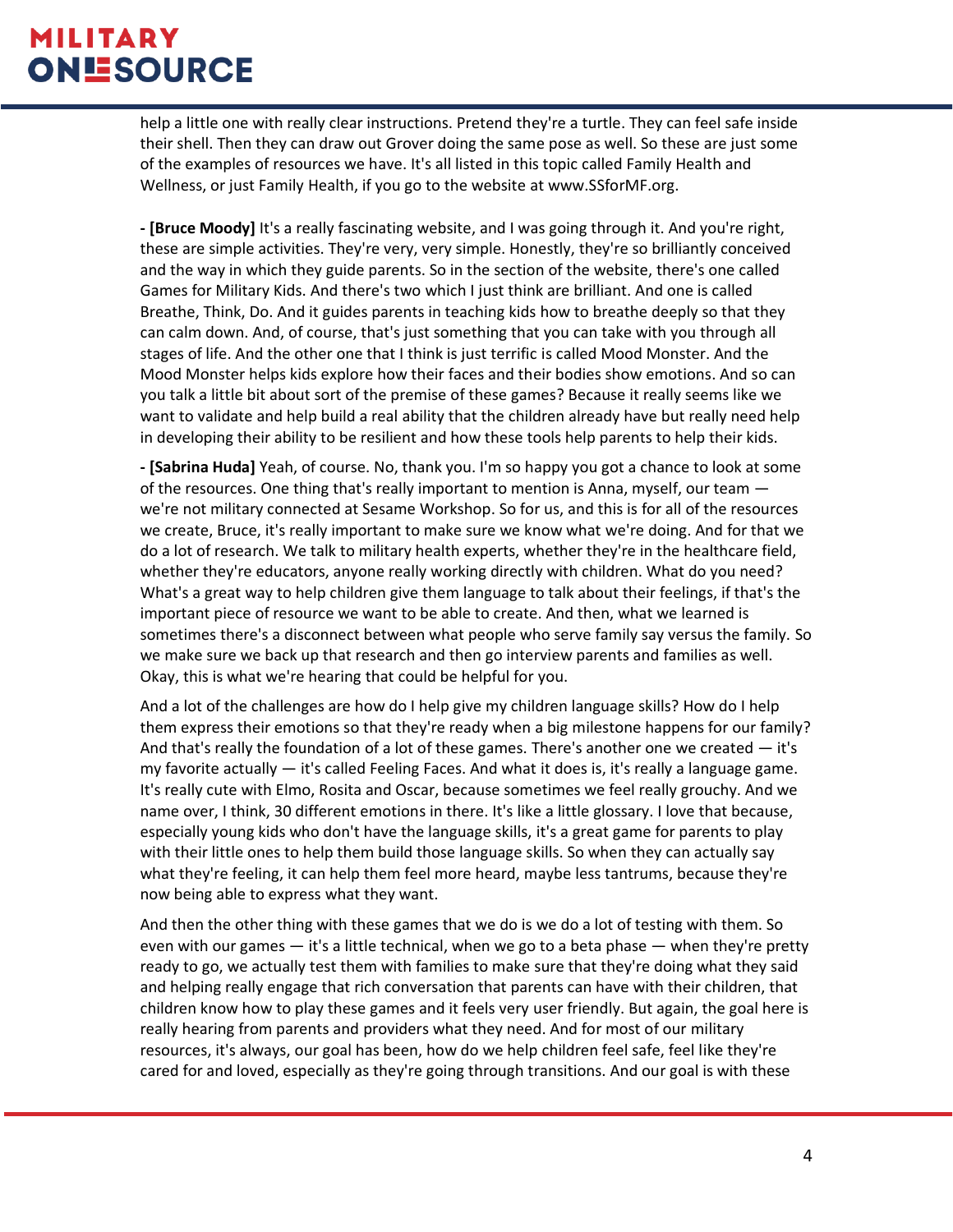sort of games, we help them do that by helping to build that everyday resilience. And we are so sorry. There's some drilling going on at the workshop today.

**- [Bruce Moody]** No. I was actually going to say something about how you continue to grow. So there needs to be drilling every now and then.

**- [Anna Carbone]** Exactly. I don't know.

**- [Bruce Moody]** I'm going to jump back into the conversation here. So these tools, these resources, one of the ways in which these are so helpful and resonate so well with military families is that Sesame Workshop, as you were talking about, really works very, very, very closely with the military to understand not just the how the military works, but the culture and the language of the military, what people are experiencing when they move. And you really get a sense when you look through Sesame Street for Military Families. And one thing I want to point out on the website, as much as we talk about deployments and we should, of course, you have a new section there which gets into temporary duty, which is very much like a deployment, of course, but it is different. There's a lot of differences between temporary duty and a deployment. And, as a result of what Sesame Workshop does in working with the military, you have a whole section about temporary duty. Can you talk about that very briefly?

**- [Sabrina Huda]** Of course. It's really one of the new topics. I think we're all just also so proud of. When we first started this initiative 15 years ago, deployments were years at a time, multiple deployments. That's what families were experiencing — huge separations for long periods of time. That's not what deployment looks like right now anymore. Right? There's a lot of short spurts of trainings, leaving your families for a long weekend or a week for training or a weekend assignment, and then you're back. So deployments are much more frequent. They're also very unplanned right now. That's one of the big things we heard from parents especially, that it could be at a moment's notice that my wife or husband will be called to go to a training or go to a frontline for serving some specific need in the military. So we wanted to make sure in those sort of situations, how do we really look at what is that family going through?

And with temporary duty, we created actually one of our newest video series in a long time with Elmo, whose daddy is doing temporary duty. They are a National Guard family, and Louie's been called away. And it's right when Elmo has a big baseball game coming up. It doesn't sound like, oh my God, that's so important, but for a 3-1/2-year-old, that's the world when daddy's not there for his big game. So we wanted to make sure in these series of videos, we really help families talk through the strategies that they can use before they're planning for this temporary duty because they just found out about it, how they stay connected during that temporary duty, and then how do they reconnect back when daddy's home. What do they talk about, how do they make sure that they really revisit the things that they missed in each other's lives, and kind of just bounce back right where they left off. So really, really excited about this content. And again, I think it's just a testament to how we really want parents and families to know we're listening. We know this is what deployments have really evolved to look like this now. And we wanted to make sure we were responding in that way.

**- [Bruce Moody]** Yeah. And it does bear repeating because it's essentially the behind-the-scenes work. But there is a lot of it. There's a lot of cooperation between the military and Sesame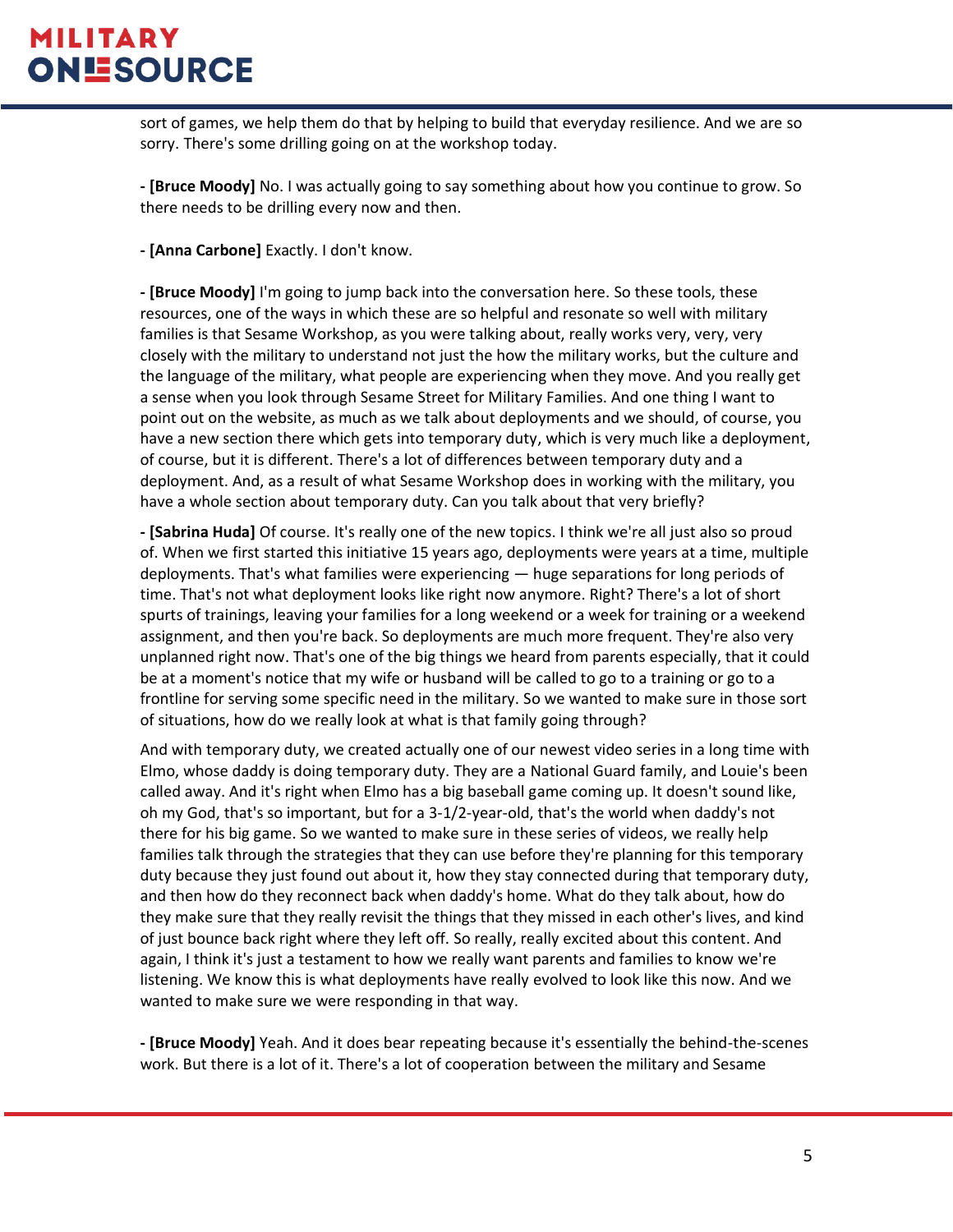Workshop, honestly, just to get this right — to identify the needs, to identify the path forward for families and for children. So what's next for Sesame Workshop?

**- [Sabrina Huda]** Yeah. My goodness. So on a content wise, it's really looking, Bruce, and that's why we wanted to talk a little bit about health and wellness. But we're really looking at mental health overall for military families. Family readiness is so important to the family structure in the military and what can Sesame Workshop do to help support that in the years to come. So just mental health overall, especially what our country's been through in the last few years. That's something that's really top of mind for us as we look to continue to do that sort of support. And then, on a more fun note, I think Anna has something really exciting to share just about how we're also reaching out to more families through our social channels.

**- [Anna Carbone]** Yeah, absolutely. So in addition to the new content that we're developing, we're also always looking for new ways to connect with families, especially in this very virtual world that we're living in right now. We will be launching an Instagram account in May that we're so excited about because it's just a new way for us to get to know all of the military families that we're creating content for and, also, the providers and the folks who are working with those families on a day-to-day basis.

And we've already fostered an awesome virtual community on Facebook. We've had our account for so many years now. But this is really just a new, exciting way to do more of that work. And we know that social media is such an important tool for family members to connect with one another as well, who are living through similar experiences that they are. So we're happy to be part of that communication. And it'll be a place where we can share more of our activities, principles, videos and just engaging with family and providers in a new way. Of course, also, it's a place that you'll be able to go to get words of encouragement from the Muppets and lots of new tools. So be sure to give us a follow, and we will see you online.

**- [Bruce Moody]** We will. Thanks Anna. And when that launches, we're definitely going to update these program notes with a link to the Instagram account. And so, as we have been talking, Anna, about the degree to which Sesame Workshop works with military families, with the Defense Department, can you touch on the degree to which... So, for families who are saying, "I've never had the opportunity to tell Sesame Workshop my thoughts on what I need Sesame characters and their games and their tools to address." So to what degree are these channels — you mentioned Facebook and Instagram — to what degree are they a channel for families to let you know what they need?

**- [Anna Carbone]** Yeah, absolutely. We are always kind of checking our messages and comments and hearing directly from the community in that way. But we also have a form that we share periodically on our social channels and with our partner organizations that allow us to collect feedback in this larger way. So we like to celebrate military families and their stories on Military Family Fridays, as we call them on social media. And it's a great opportunity for us to just hear your story. You can send in photos, you can let us know what your kiddos have learned from using the resources and also, what they'd like to share with other families and really giving them a platform to do just that. So there are a lot of different ways that we like to collect that feedback, and you can learn more about it from following us too.

**- [Bruce Moody]** Fantastic. Yes, Sabrina.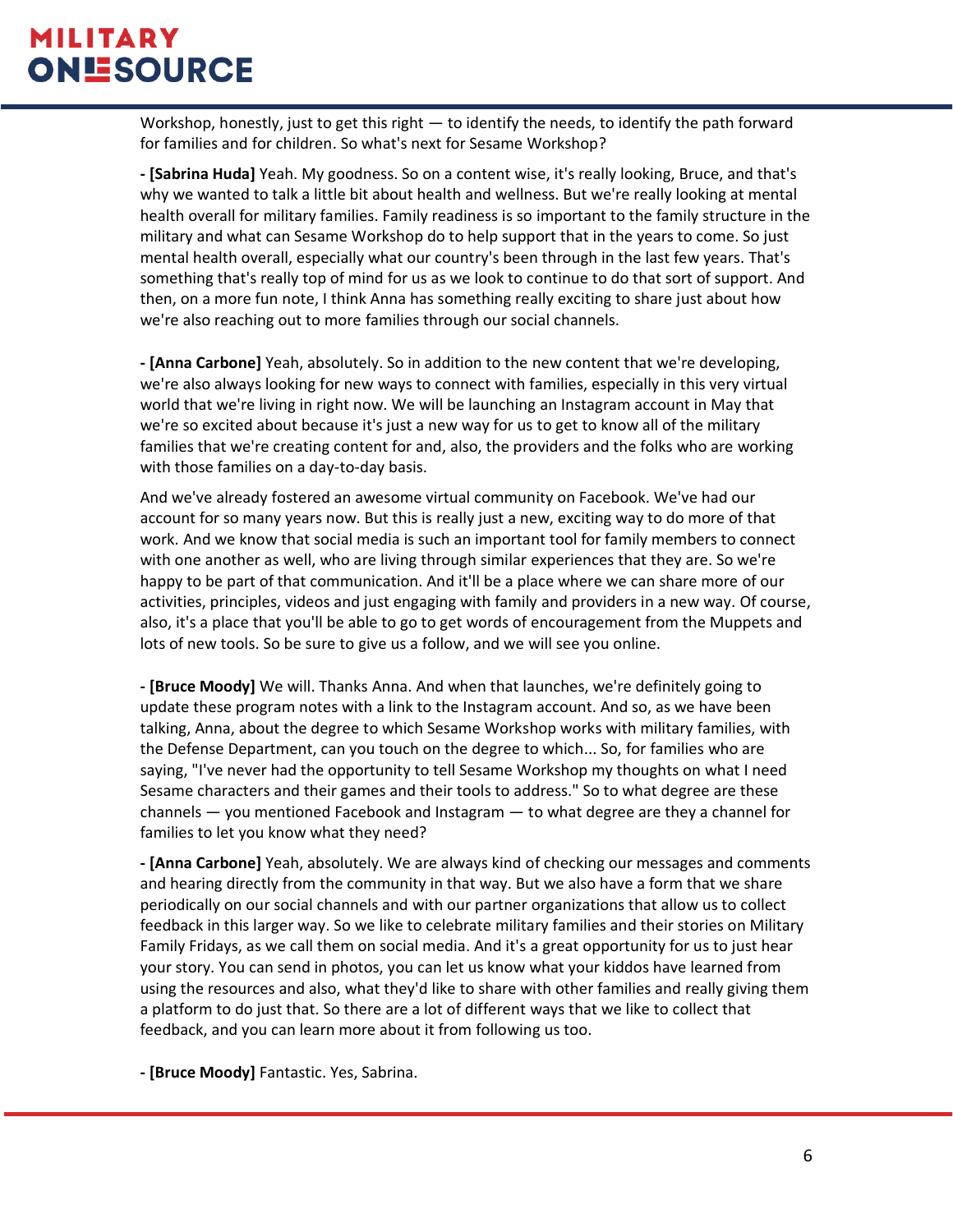**- [Sabrina Huda]** Another thing I'd love to add, Bruce, is for any parents out there, any of your listeners, if they have a question, they can also always email us. We have an inbox. It's very, very simple. It's called [militaryfamilies@sesame.org.](mailto:militaryfamilies@sesame.org) And we check that, like Anna also mentioned, very often to really see what families who may have come across our resources — what they're looking for, what they need, any questions we can definitely respond to. I do apologize in advance for all your listeners who want Elmo at their next birthday party. We can't help with that. But if you're really looking at "I want to know Sesame's really working on resources around food insecurity" or something, we can help maybe point you in the right direction. But it's also really helpful for us to let our team know this is what families need right now, this is what they're asking us for. So what can we do to make sure we can be prepared to respond?

**- [Bruce Moody]** And as you hear from families, what are you hearing with regard to COVID? What are families telling you that they need at this point?

**- [Sabrina Huda]** Really timely question. We're actually right in the midst of doing research. We're doing a bulletin board with parents as well as providers who are supporting military parents on this, exactly what you said — how has COVID really impacted their family and what are they needing? We have created at Sesame Street some general resources to support families during COVID, as well as really, again, really focusing on social emotional. So it started with a lot of health messaging, but it really evolved to what kiddos were going through from experiencing people around them being sick, and grief, and then learning how to be really flexible, because things keep changing for them. Wearing masks, which I'm not even used to that still.

So one of the things I know, I mean, this research isn't been completed yet, but the one trending thing I keep seeing over and over again is just how isolated military families feel during this whole process. I think our whole nation felt that way. Beyond our nation, but specifically for military families where community is so important for them because they jump from community to community with PCSing. So thinking about what can we do better to support them through that, the social isolation that they continue to feel.

**- [Bruce Moody]** Well, it has been an absolute pleasure, Anna and Sabrina, to speak with both of you. Any final words?

**- [Sabrina Huda]** Oh, my gosh. Thank you so much for having us here today. And we look forward to doing this more in person. Anna and I always say, it's 15 years that we've been celebrating military families at the workshop, but there's a new generation of military families every year. And our goal is how can we make sure they know about these great free resources that are available to them.

**- [Anna Carbone]** I just wanted to say thank you so much, Bruce and Military OneSource, for giving us this platform to just talk to your audience and always looking for new ways to connect with the amazing families that we're creating content for. So, thank you so much and look forward to chatting with you again.

**- [Bruce Moody]** That would be great. I look forward to our next conversation. Thank you to the both of you for speaking with us today.

So Military OneSource is an official program of the Defense Department and we've got tools, websites, apps, there's a call center, and now we're a podcast — all to help military families